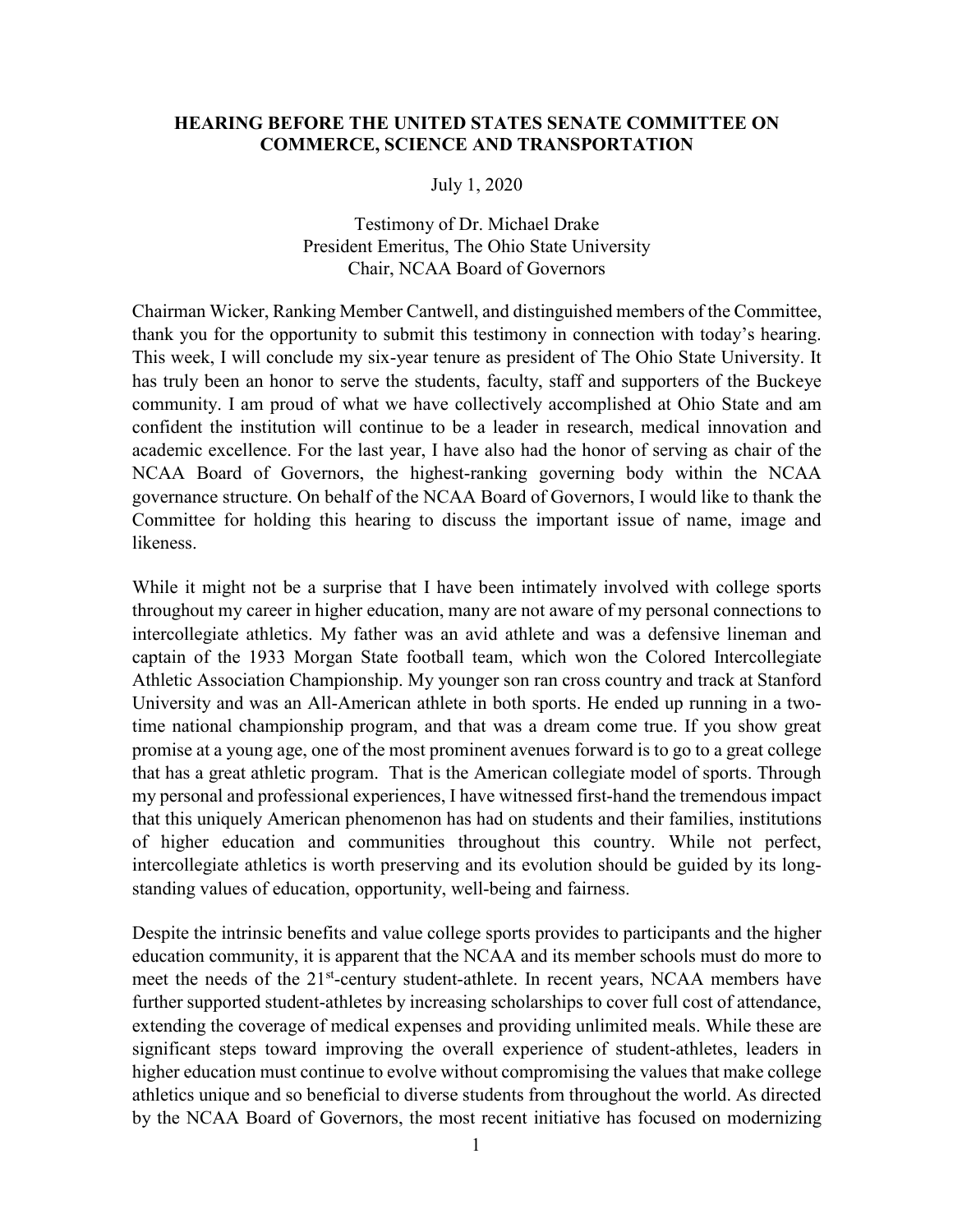rules related to a student's ability to be compensated for use of their name, image and likeness. I look forward to discussing the important steps that have and will be taken to further support NCAA student-athletes.

# **The Modernization of Opportunities Related to Student-Athlete Name, Image and Likeness**

The issue of student-athlete name, image and likeness (NIL) is complex and nuanced. With the effusion of recent technological and social media advances, it has garnered increasing attention by many in the Association, the public and legislators across the country. In spring 2019, interest in this issue heightened with the introduction of federal and state legislation which would permit student-athletes to be compensated for the use of their NIL. These proposals expressly prohibited the NCAA from enforcing rules that restrict the use of a student's NIL and compensation provided by third parties. Further, state legislation threatened to create local differences that would make it impossible to provide student-athletes with fair, uniform championships, and legislation at both levels threatened to materially alter the principles of college sports.

### *NCAA Federal and State Legislation Working Group*

These legislative proposals necessitated conversations and agreements about how the membership should respond, and in May 2019, the NCAA Board of Governors appointed a Federal and State Legislation Working Group to examine this issue. Representing a diverse set of membership stakeholders, the 20-member working group was composed of studentathletes, presidents, faculty athletics representatives and athletics administrators from all three divisions, and included representation from each of the Division I conferences with autonomy (Atlantic Coast Conference, Big Ten Conference, Big 12 Conference, Pac-12 Conference and Southeastern Conference).

Specifically, the working group was directed as follows:

- a. Consider whether modifications to NCAA rules, policies and practices should be made to allow for NIL payments;
- b. Remain mindful that NIL payments must not be compensation for athletics participation; that paying students as employees for play is anathema to the NCAA mission focused on students competing against students; and that no legislation which permitted either of those outcomes should be considered;
- c. Assure that any proposed legislative solutions kept in mind that student-athlete benefits must be tethered to educational expenses or incidental to participation;
- d. Examine whether any modifications to allow for NIL payments, beyond what the U.S. Circuit Court of Appeals for the Ninth Circuit required in *O'Bannon* and other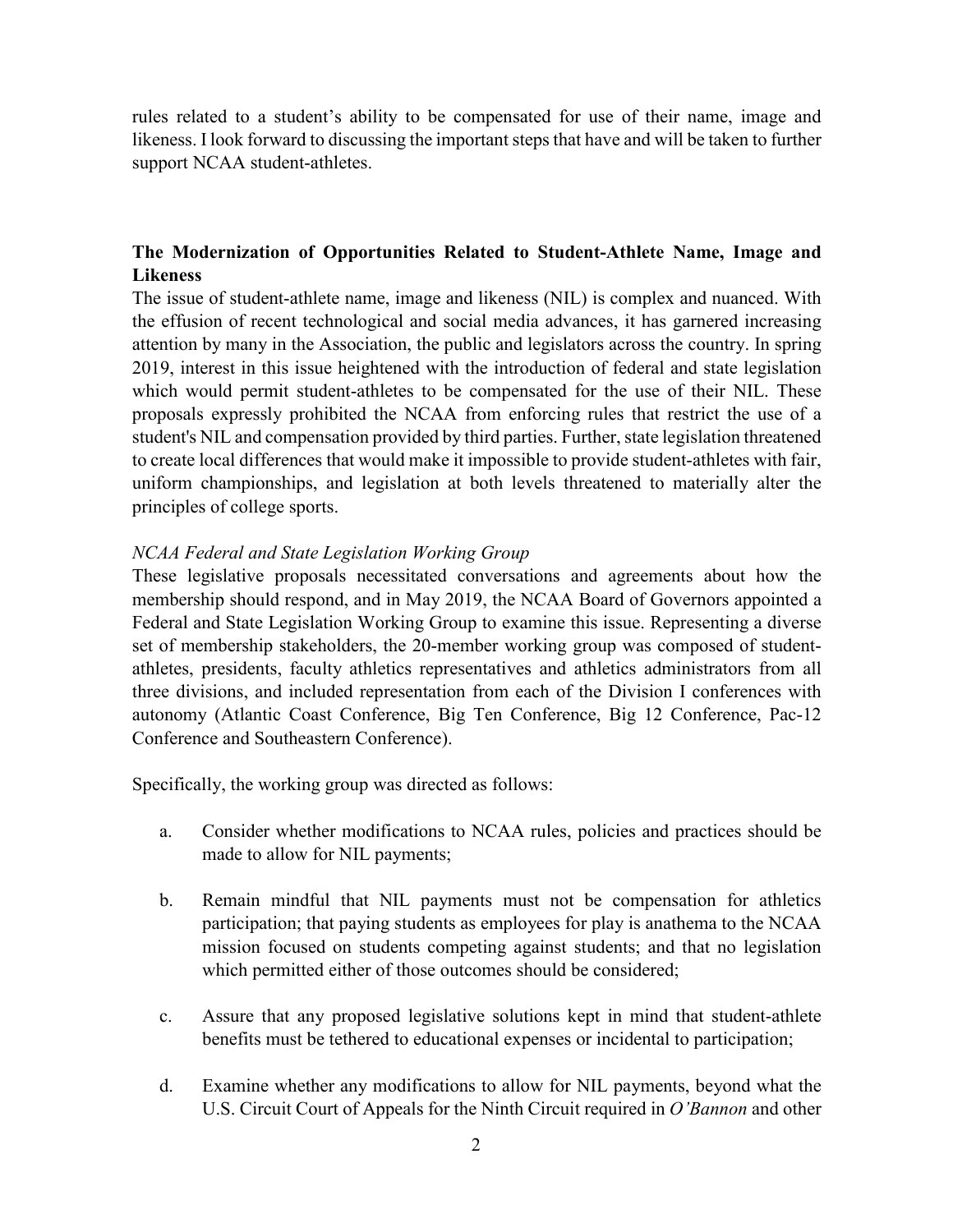court rulings, would be achievable and enforceable without undermining the distinction between professional sports and collegiate sports; and

e. Preserve the Association's ability to sponsor or host fair interstate competitions and national championships.

The Board of Governors also charged the working group with producing a set of Associationwide principles to provide each division guidance in developing a consistent approach on legislation related to NIL payments.

### *Working Group Process*

To fulfill its charge, the working group undertook an exhaustive study and review of the issue of student-athlete NIL, conducting four in-person meetings and 11 teleconferences between June 2019 and April 2020. As part of this process, the group considered extensive feedback and deliberated challenges and opportunities related to the ability of student-athletes to be compensated for the use of their NIL. The working group engaged a diverse group of stakeholders through in-person interviews, formal presentations and hundreds of pages of written feedback. Included among these stakeholders were current and former studentathletes, faculty, presidents, conference commissioners, athletics administrators and coaches from Divisions I, II and III, as well as thought leaders and experts in the higher education and college sports communities.

## *Presidential Subcommittee on Congressional Action*

A topic that consistently emerged during the deliberations of the working group was the possibility that the Association's attempts to modernize its rules related to NIL could be deterred by state laws that purport to supersede NCAA rules or serial litigation which purports to undermine the ability of the NCAA to modernize its rules. To address this issue, and in response to the introduction of federal NIL legislation and interest by Members of Congress, in November 2019, the Board of Governors Executive Committee directed that a subcommittee of the working group be formed. The purpose of the subcommittee was to provide input on potential assistance that the Association should seek from Congress to support any efforts to modernize the rules in NCAA sports, while maintaining the latitude that the Association needs to further its mission to oversee and promote intercollegiate athletics on a national scale. The subcommittee conducted a total of seven meetings and teleconferences between December 2019 and April 2020. Its recommendations are included in the working group's final report.

# *Working Group Reports*

The working group delivered an [initial report](https://ncaaorg.s3.amazonaws.com/committees/ncaa/exec_boardgov/Oct2019BOG_FSLWGReport.pdf) to the Board of Governors on October 29, 2019, and requested an extension of its work through April 2020 to continue to gather feedback and work with the membership on the development and adoption of new NCAA legislation. The working group delivered its [final report](https://ncaaorg.s3.amazonaws.com/committees/ncaa/wrkgrps/fslwg/Apr2020FSLWG_Report.pdf) to the Board of Governors on April 29, 2020.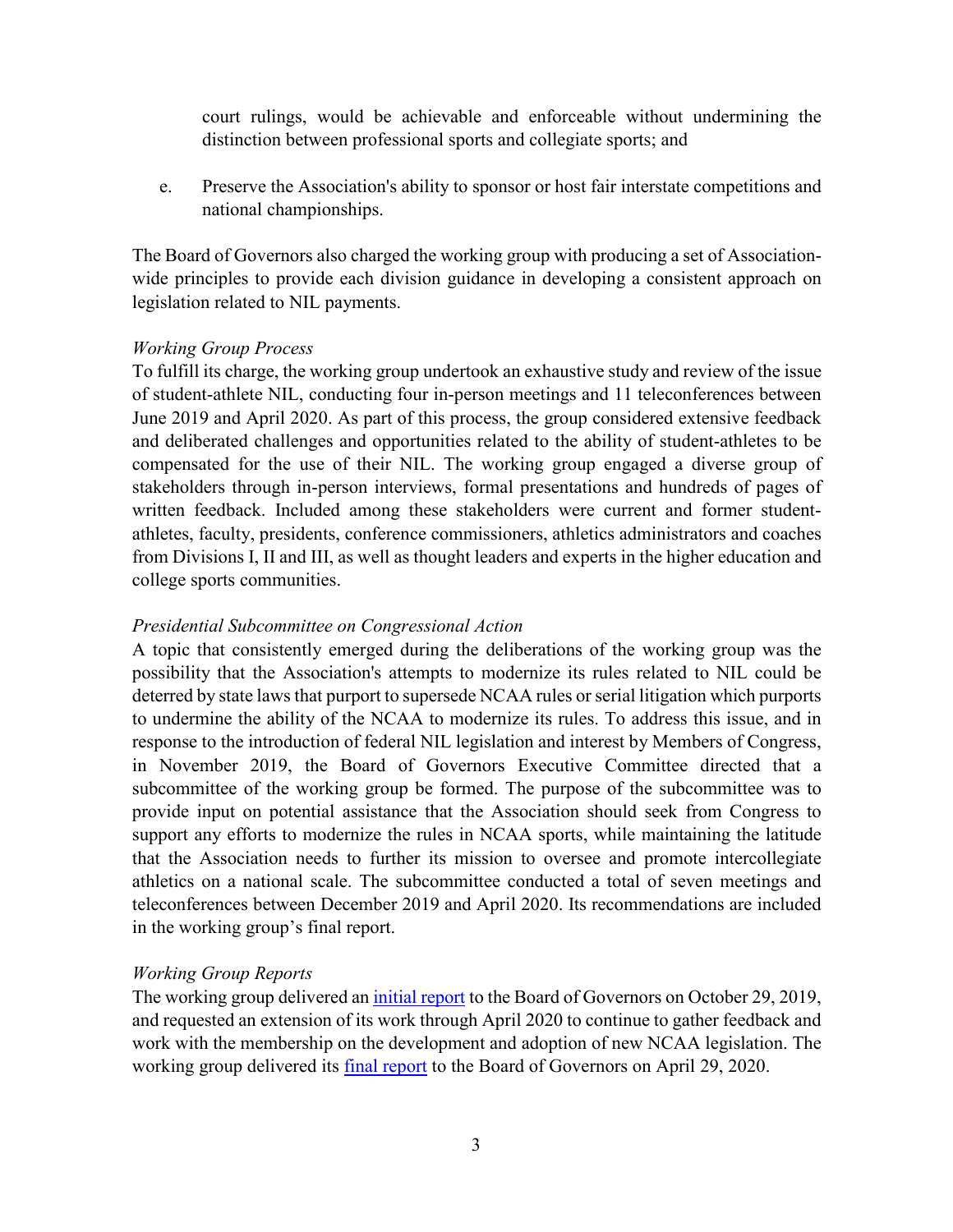# *NCAA Board of Governors Actions*

The NCAA Board of Governors unanimously supported the recommendations provided in the working group's October and April reports and promptly took action. On October 29, 2019, the board recognized that the Association must embrace change to provide the best possible experience for student-athletes and directed the three divisions to immediately begin the process of modernizing its rules to allow students participating in athletics the opportunity to benefit from the use of their NIL. The divisions were directed to, not later than January 2021, adopt new rules related to NIL consistent with the following guiding principles:

- Ensure student-athletes are treated similarly to nonathlete students unless a compelling reason exists to differentiate.
- Maintain the priorities of education and the collegiate experience to provide opportunities for student-athlete success.
- Ensure rules are transparent, focused and enforceable, and facilitating fair and balanced competition.
- Make clear the distinction between collegiate and professional opportunities.
- Make clear that compensation for athletics performance or participation is impermissible.
- Reaffirm that student-athletes are students first and not employees of the university.
- Enhance principles of diversity, inclusion and gender equity.
- Protect the recruiting environment and prohibiting inducements to select, remain at or transfer to a specific institution.

At its April 2020 meeting, the Board of Governors supported the working group's final recommendations and reinforced the importance of the divisions continuing to make significant progress on related rule changes. These rules changes, consistent with the guiding principles, should be adopted by January 2021 and effective no later than the 2021-22 academic year. The board highlighted that any modernization of the divisional NIL bylaws must be accompanied by guardrails to ensure that:

- Any compensation received by student-athletes for NIL activities represents a genuine payment for use of their NIL, and is not pay for athletics participation;
- Schools and conferences play no role in a student-athlete's NIL activity;
- Schools or boosters are not using NIL opportunities as a recruiting inducement;
- The role of third parties in student-athlete NIL activities is regulated; and
- Liberalization of NIL rules does not interfere with NCAA members' efforts in the areas of diversity, inclusion or gender equity.

Provided these guardrails could be established, the board supported the development of legislation by the divisions which permit student-athletes to receive compensation for use of their NIL in third-party endorsements; for the use of their NIL in their work product (including social media influencer activity, promotion of a business or work product or personal promotion); and to use agents, advisors or professional services in conjunction with the NIL activities, provided appropriate regulation is established.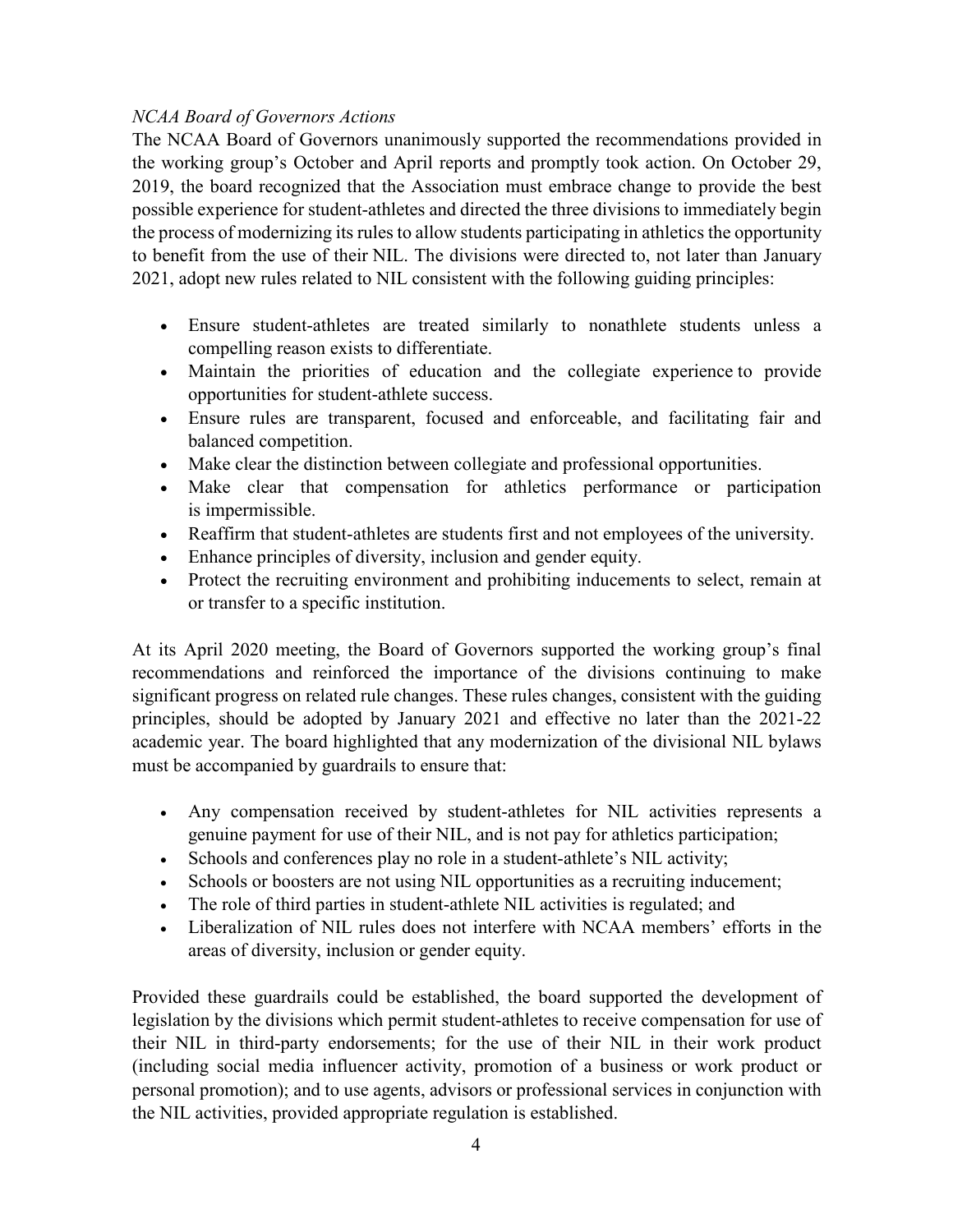Further, the Board of Governors supported the recommendations in the report related to the work of the Presidential Subcommittee on Congressional Action, including the NCAA's engagement with Members of Congress to seek preemption of state NIL laws, safeguard the non-employment status of student-athletes and establish a safe harbor to protect the Association against lawsuits filed for changes to name, image and likeness rules.

### *Next Steps and Implementation*

Since the October directive by the Board of Governors, the three NCAA divisions have been working thoughtfully and expeditiously to develop legislative proposals that will allow student-athletes to benefit from the use of their NIL. Following the announcement, each division developed a working group which included student-athletes, athletics administrators and conference office staff to develop initial concepts related to NIL and solicit feedback from the broader membership. Since this time, the working groups and divisional governance bodies have undertaken widespread education and feedback efforts and are considering appropriate guardrails that would accompany any legislation, including a focus on preenrollment activity, parameters for institutional assistance and potential disclosure requirements. Formal legislative proposals related to NIL are expected to be introduced by November 1, 2020, voted on by January 2021 and effective at the start of the 2021-22 academic year.

### **A Pressing Need for Federal Partnership**

The Association's ability to make meaningful reforms in the area of NIL is significantly undermined by impending state legislative action and outside legal factors, and underscores a compelling need for federal partnership on this issue.

### *Impediments Posed by State Legislation*

As of the date of this testimony, 36 states have introduced bills which address the compensation of student-athletes for use of their NIL. This patchwork of state proposals includes bills with widely differing provisions and effective dates. Nearly all of the 36 bills expressly prohibit the NCAA and its member institutions from enforcing rules regarding the compensation of a student-athlete for their NIL, while some proposals under consideration would erode the NCAA's ability to maintain the collegiate model even further. Importantly, bills in California, Colorado and Florida have already passed into law and take effect as early as July 1, 2021.

A patchwork of state laws creates the very real possibility that NCAA members in different states will be governed by different rules related to NIL. This would prevent the NCAA from sponsoring sports and championships on a truly national level. It would also gravely undermine the ability of the NCAA's members to achieve their shared goal of providing fair and uniform competition to all student-athletes. These state laws have interstate consequences that make federal legislation far more appropriate.